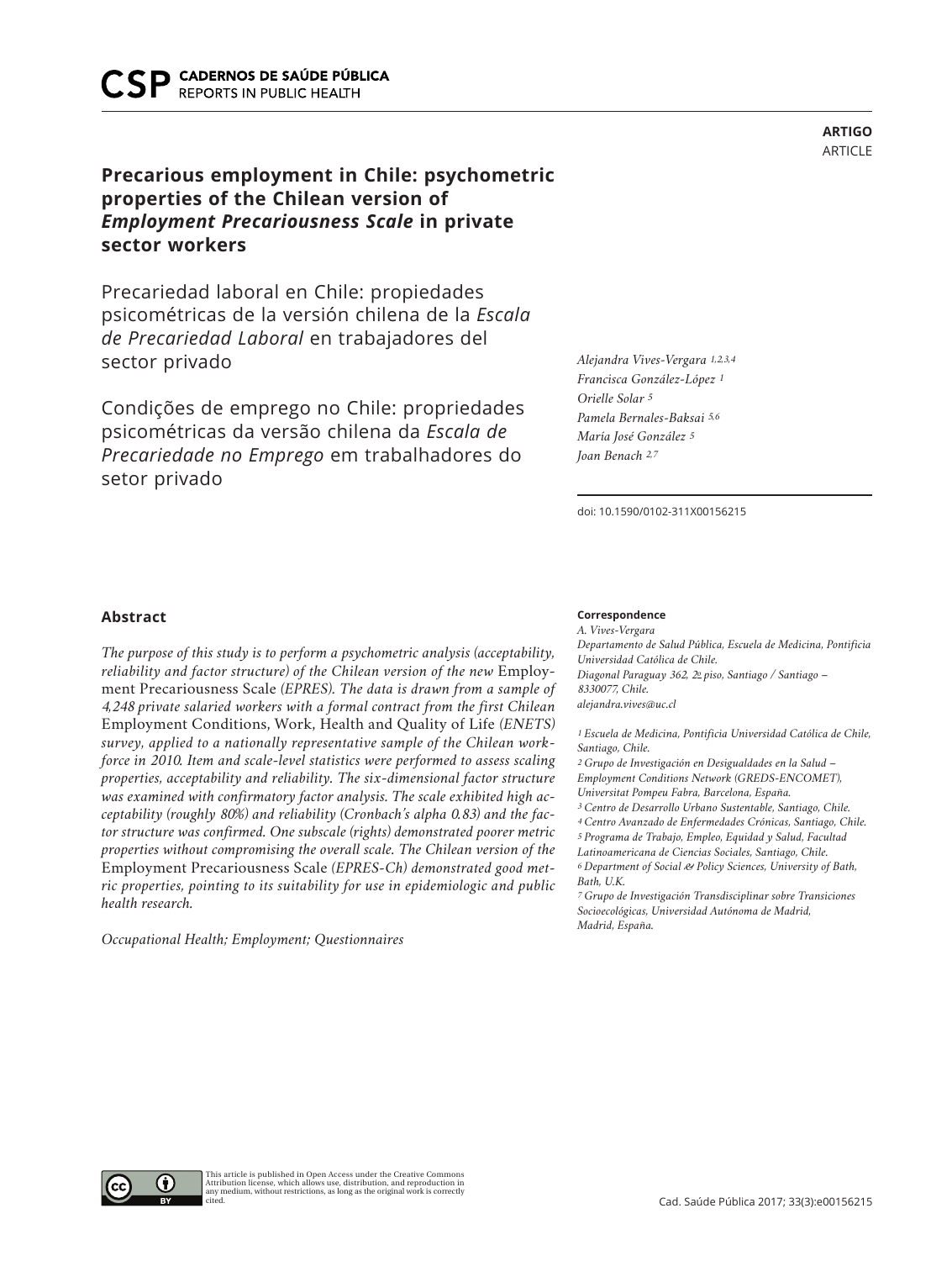#### **Introduction**

As extensively discussed by the Employment Conditions Network (EMCONET) of the WHO Commission on the Social Determinants of Health, employment conditions are key determinants of health, affecting working conditions, occupational health and safety standards, and general living conditions 1.

In recent decades, the increased flexibility of labor markets has become a widespread practice in many countries. Flexible employment forms tend to represent an erosion of the employment relationship, as they are less stable, tend to be less well paid, involve more limited employment protection provisions, benefits and entitlements, as well as more individualized labor relations with limited worker control over employment and working conditions. This greater precariousness of employment relationships threatens the well-being of workers and their families, with precarious employment constituting an emergent social determinant of health 2.

By 2010, Chile was become an upper middle-income country according to the World Bank, with lower levels of informal work than other South American countries 3, and with what has been called an emergent labor market 4. With 55% of the Chilean working age population occupied in the labor market, and over 70% of them in salaried employment accounts for well over 5 million people 5.

Labor market flexibility in the country dates back to the enactment of Pinochet's 1979 *Plan Laboral*, which, among other things, involved strict limits on collective bargaining and collective action. Although reforms to achieve greater equity via re-establishing some individual and collective rights were introduced in the 1990s, high labor flexibility was preserved 6. Between 1998 and 2006 nonpermanent employment in formal private enterprises grew from 18.8% to 30% 7. To date, temporary employment continues to represent 30% of all employment 5. On the other hand, there is also a flexible use of permanent employment: data from 2008 showed that 20% of permanent contracts were terminated during the first year, and 50% lasted 3 years or less 7. This, in addition to a high proportion of subcontracted and temporary agency jobs (17% by 2013) and a high proportion of part-time employment (20%), of which over 50% is involuntary 5.

Precariousness of employment is not new. In fact, it characterizes many jobs over the history of capitalism and, for several periods, has represented the norm rather than the exception 8. In industrialized countries, renewed interest in employment precariousness emerged after, and in contrast with, an era of consolidation of the salaried condition 9, as a deviation from the high levels of security and social protection which had come to be seen as the "norm" in the years that followed the Second World War. In Latin America employment relationships never actually achieved the high standards observed in more industrialized nations. But precariousness of employment will nevertheless affect all employment relations created under flexible regimes, as were established in Chile more than 30 years ago.

Despite the importance of the phenomenon, a routine, integrated indicator of precarious employment encompassing its multiple dimensions is not generally available, as it is not available in South America. Aiming to advance the understanding of the nature of precarious employment and its impact on worker's health, Amable and colleagues from GREDS-EMCONET in Spain developed the employment precariousness construct 10 based on conceptual developments by Rodgers 11 and Cano 8 and qualitative research performed in Spain 10. They later operationalized the construct into the multidimensional *Employment Precariousness Scale* (EPRES; *Escala de Precariedad del Salariado* in its Spanish original) for public health, occupational and social epidemiologic research 10.

The scale encompasses six subscales corresponding to the six theoretical dimensions of the construct. These are employment instability (type and duration of the contract, length of tenure), low wages (and possible economic deprivation), limited worker rights and social protection, individualized contracts (individual level bargaining over employment conditions); worker vulnerability or defencelessness (to authoritarian, abusive or threatening treatment in the workplace), and powerlessness to exercise workplace rights. Psychometric testing and construct validation of the original EPRES were performed in Spain on a population-based sample of salaried workers who were in employment between 2004 and 2005. The questionnaire demonstrated good metric properties and the ability to assess employment precariousness among salaried employees with any type of contract, thus allowing to address the spill-over of precariousness onto permanent workers 12. Versions of the EPRES have been applied in large scale surveys in Cataluña, Spain (2010) 13, Central America (2010) 14, and in small samples in several other countries.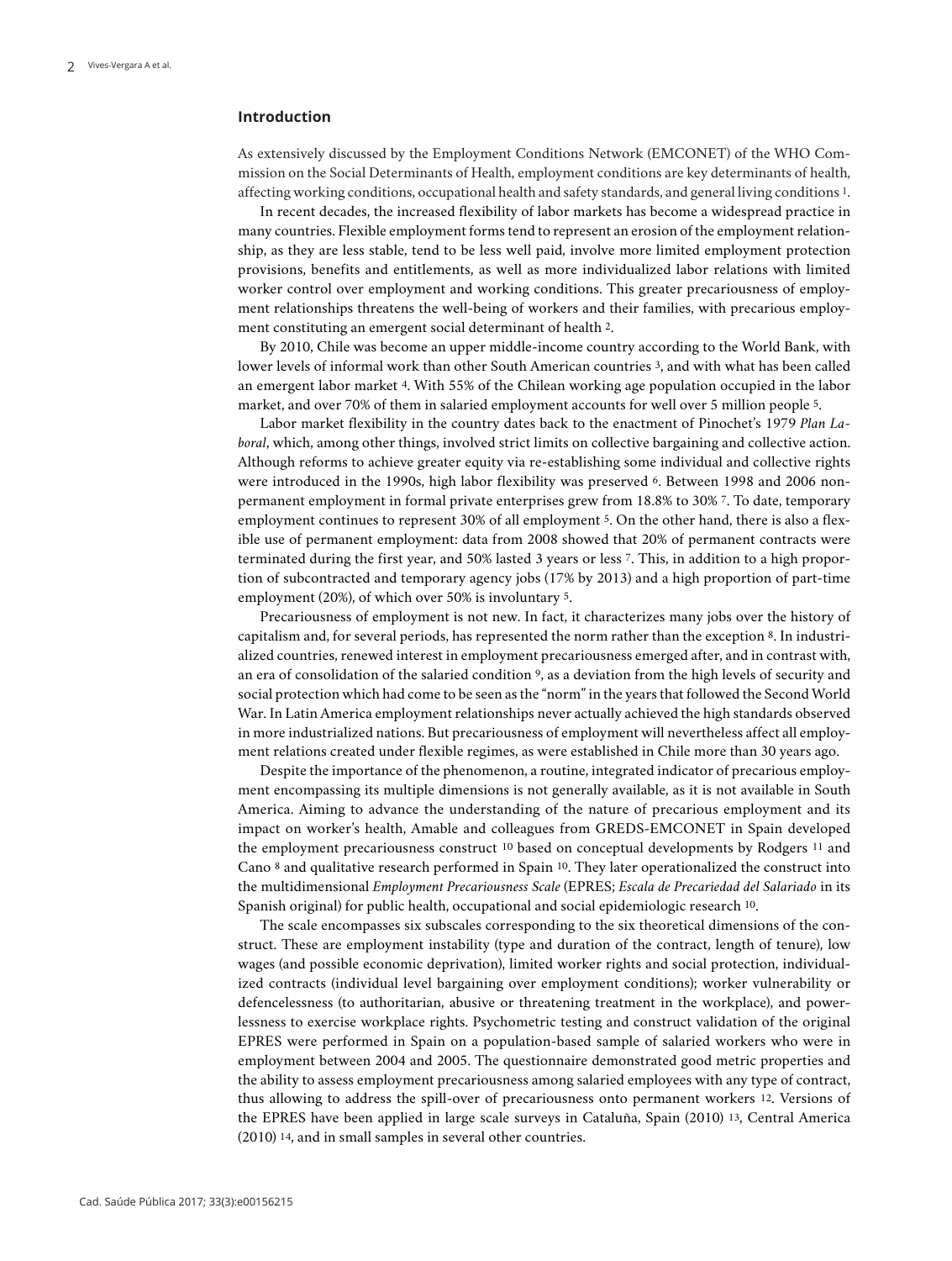In Chile, the EPRES was included in the first Chilean *Employment Conditions, Work, Health and Quality of Life Survey* (ENETS), performed in 2009-2010 on a population-based sample of workers 15. Changes were introduced on the EPRES in order to perform the necessary adaptations to the Chilean labor market (e.g., income brackets), as well as following the recommendations provided by the Spanish experience 12, involving either the exclusion of items, changes in the number of response categories, the content of response scales, or the wording of items. The most significant changes affected the "rights" subscale, where ENETS developers reformulated the original questions into items relating to social security rights in terms of affiliation 16. The same procedures employed for response categorization and scale management as the original Spanish scale are used in the Chilean EPRES 12.

The purpose of this study was to perform a psychometric analysis of the Chilean *Employment Precariousness Scale* (EPRES-Ch), assessing item-level and scale-level statistics, including acceptability, reliability and construct validity of the EPRES-Ch among private salaried workers.

#### **Materials and methods**

#### **Subjects and study design**

Data come from the first ENETS, applied on a representative sample of the wage-earning population of the continental urban and rural workforce. Sample selection followed a multistage, stratified, random sampling procedure. Questionnaires were administered at home by trained interviewers. Fieldwork was conducted between September 2009 and October 2010. In all, 9,503 subjects who were currently working or had been working during the preceding 12 months were interviewed, with an overall response rate of 73.9%. Further details about the survey are available elsewhere 15,17.

Because the EPRES is specifically devised for employed workers with a formal contract, the sample for this study was restricted to the subsample of currently occupied dependent workers with a contract, including domestic workers. This excludes jobless workers ( $n = 1,146$ ), employers, selfemployed and family workers ( $n = 2,395$ ) and dependent employees without a contract ( $n = 1,115$ ). The military (n = 96), and those older than 65 years of age (n = 74) were also excluded to grant comparability with the original Spanish psychometric study. Finally, given the skip and branching logic in the Chilean survey, public sector employees  $(n = 429)$  were also excluded. The final sample size is  $n = 4,248.$ 

Participation in the survey was voluntary and confidential, and informed consent was obtained from each subject. Data sets are completely anonymized and publicly available. This study was approved by the Ethics Research Committee of the Pontificia Universidad Católica de Chile.

#### **Measurement instruments**

#### **• The Chilean** *Employment Precariousness Scale*

The original Spanish version of the EPRES has been described elsewhere 12. As indicated above, the EPRES was adapted by ENETS developers in collaboration with GREDS-EMCONET researchers, both to adapt it to the Chilean labor market context and to include some recommendations provided by the Spanish experience.

Like the Spanish version, the EPRES-Ch is a composite measurement scale comprising six dimensions: temporariness, disempowerment, vulnerability, wages, rights and exercise rights. However, the ENETS team replaced the items from rights in the original EPRES with new items. Also, although some response categories were not identical to the Spanish original, where it was feasible, we regrouped as in the Spanish scale. In all, the EPRES-Ch has 22 items, with response scales that consist of 4-point frequency scales in the "vulnerability" and "exercise rights" subscales, 4-point ordinal scales in "wages", 5-point categorical scales in "temporariness" and "disempowerment", and 3-point categorical scales in "rights". Finally, subscale scores are computed as simple averages and then transformed into a 0-4 scale and averaged into the global EPRES score, with low scores implying low precariousness and high scores indicating high precariousness 12.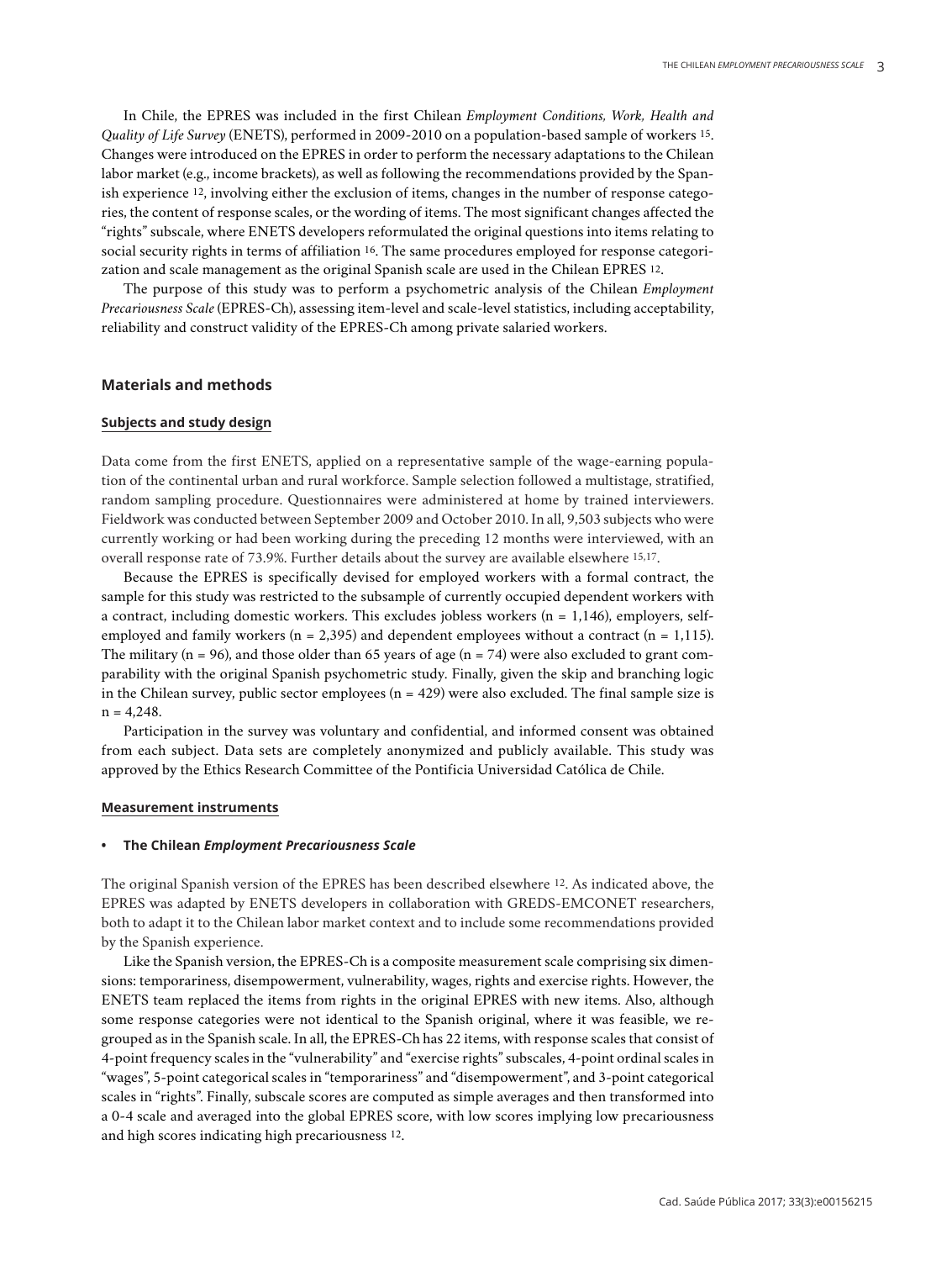#### **• Demographic and occupational variables**

For the sample description, the demographic and occupational variables used were sex, age, occupation, type of contract (permanent or temporary), economic activity (9 groups according to the *International Standard Industrial Classification of All Economic Activities* – ISIC Rev. 4) and occupation (coded according to the *International Standard Classification of Occupations* – ISCO-88).

#### **Analysis**

Item-level descriptive statistics were performed, including item means and standard deviations, and response value frequencies. The latter were examined to determine the extent of missing data and whether all response choices were used for the different items, as well as their endorsement frequency 18,19.

A correlation matrix was used to examine item internal consistency and item discriminant validity using Pearson correlations after correction for overlap, i.e., excluding the item in question from the corresponding subscale 18.

Scale-level statistics were assessed: acceptability (measured as the proportion of subjects with at least one missing item for each subscale), subscale means (with standard deviations), observed score range, proportion of subjects with lowest and highest possible scores (floor and ceiling effects, respectively), as well as Cronbach's alpha coefficient. Exploratory factor analysis was performed using principal axis analysis and varimax rotation.

Finally, the factor structure was examined with confirmatory factor analysis (CFA) 20. The EPRES is a reflective measurement model. The hypothesized model was that which resulted from the theoretical developments and exploratory factor analysis conducted with Spanish data 12. Asymptotic free distribution estimation methods were used in order to fit the non-normally distributed data. A single step, 6-factor measurement model was specified, allowing the factors to correlate freely at the latent level, and including error terms for each measured variable. Model fit was evaluated using non-normed Fit Index (NNFI) 21, Comparative Fit Index (CFI) 22, the Root Mean Square Error of Approximation (RMSEA) 23 and Standardized Root Mean Square Residual (SRMR) 24. Cut-off values indicating a good model fit were set at 0.9 for NNFI 21 and CFI 22, 0.05 for RMSEA 25 and 0.08 for SRMR 25.

All analyses were performed considering the sample corresponding to a complex sample design and using SPSS for Windows, version 19.0 (IBM Corp., Armonk, USA), with the exception of CFA which was performed with R, lavaan package (https://cran.r-project.org/web/packages/lavaan/ index.html).

#### **Results**

Demographic and occupational characteristics of study participants are presented in Table 1. The sample included a higher proportion of men (66.1%) than women (33.9%), with close to 50% of the sample aged between 25 and 44, and with secondary-level education. The majority of people in the sample work in social community services and other service sector activities, and are in non-qualified manual (elementary) and non-manual (service) occupations, holding permanent contracts (81.2%), and reporting job tenures of 3 years or less (46.4%), with the second largest group reporting long job tenures (10 years or more) (26.2%).

Table 2 shows item descriptive statistics. There was a low proportion of missing item-level data (below 10%) and all response categories were used for all items, with response distributions generally skewed towards the lower end of the continuum. Endorsement of response categories was under 0.80 for all items, except two in the "temporariness" subscale (previous unemployment and tenure) and one in the "rights" subscale (active contributions to pensions system). Item means were roughly equivalent within subscales, with the exception of "job tenure" in Temporariness and "day off" in Exercise Rights, which had a higher mean than other items in that subscale, and "cover basic needs" in Wages, "active contributions to pensions system" in Rights, and "treated in an authoritarian and violent manner" in Vulnerability, which had lower means than other items in their respective subscales.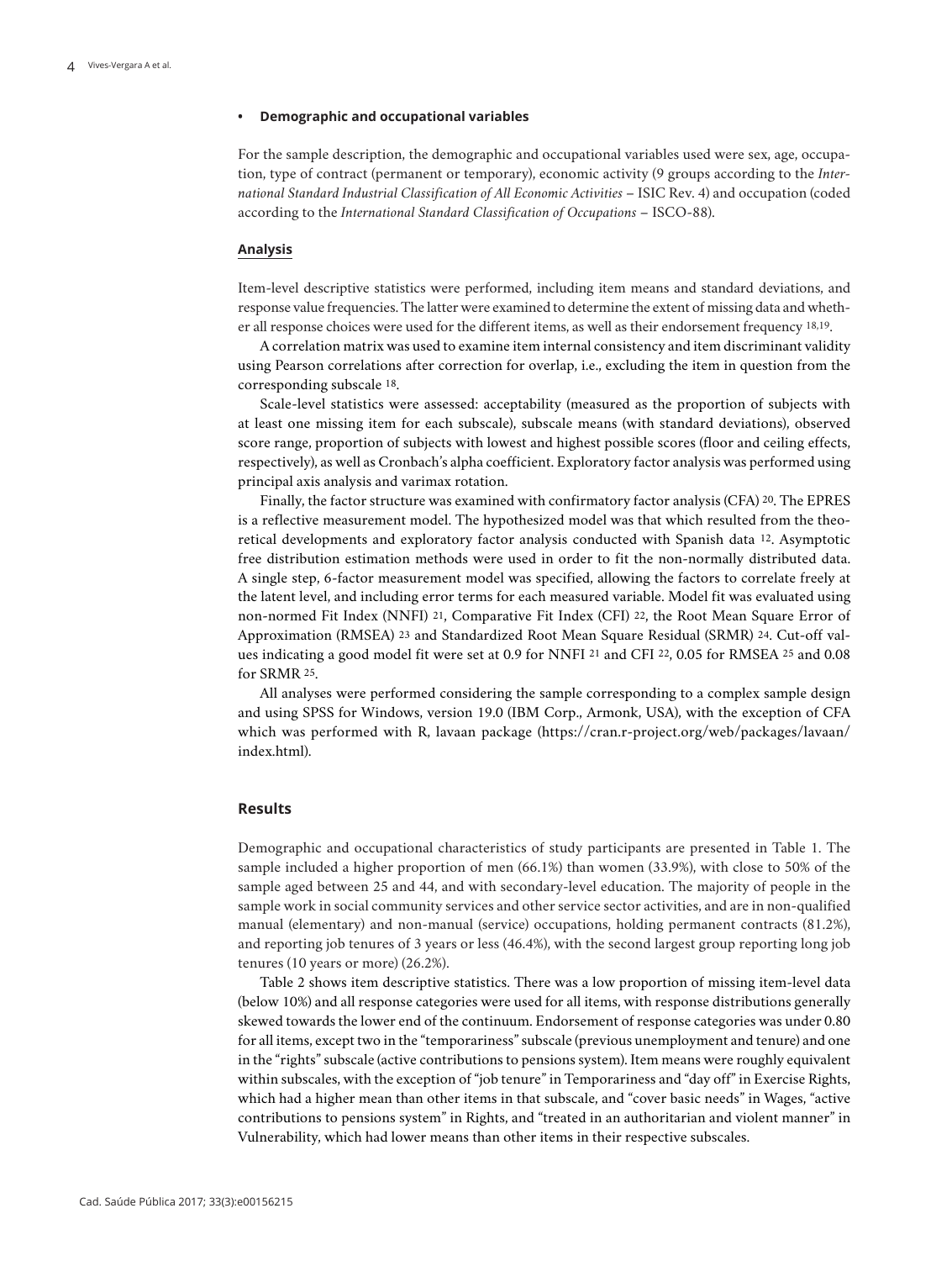# **Table 1**

Demographic and occupational characteristics of the study sample. Chile, 2009-2010.

| Variable                                          | %    |
|---------------------------------------------------|------|
| Age group (years)                                 |      |
| $15 - 24$                                         | 14.7 |
| 25-44                                             | 49.5 |
| 45-65                                             | 35.8 |
| Sex                                               |      |
| Male                                              | 66.1 |
| Female                                            | 33.9 |
| Educational achievement (complete or incomplete)  |      |
| Primary                                           | 19.4 |
| Secondary                                         | 53.5 |
| Technical                                         | 14.2 |
| University                                        | 13.0 |
| Occupation (ISCO-88)                              |      |
| Legislators, senior officials and managers        | 1.2  |
| Professionals                                     | 6.8  |
| Technicians and associate professionals           | 10.3 |
| Clerks                                            | 12.5 |
| Service workers and shop and market sales workers | 17.9 |
| Skilled agricultural and fishery workers          | 4.1  |
| Craft and related trades workers                  | 14.2 |
| Plant and machine operators and assemblers        | 12.2 |
| Elementary occupations                            | 20.5 |
| Economic activity (ISIC Rev.4)                    |      |
| Agriculture, hunting and forestry                 | 12.3 |
| Mining and quarrying                              | 3.6  |
| Manufacturing                                     | 13.4 |
| Electricity, gas and water supply                 | 1.2  |
| Construction                                      | 10.2 |
| Wholesale, hotels & restaurants                   | 20.8 |
| Transport, storage and communication              | 8.3  |
| Real estate, renting and business activities      | 2.2  |
| Other social community services                   | 28.0 |
| Type of contract                                  |      |
| Temporary                                         | 18.8 |
| Permanent                                         | 81.2 |
| Job tenure                                        |      |
| 10 years or more                                  | 26.2 |
| 5-10 years                                        | 14.3 |
| 3-5 years                                         | 13.1 |
| 6 months-3 years                                  | 34.2 |
| <6 months                                         | 12.2 |

ISCO-88: *International Standard Classification of Occupations*; ISIC Rev.4: *International Standard Industrial Classification of All Economic Activities*.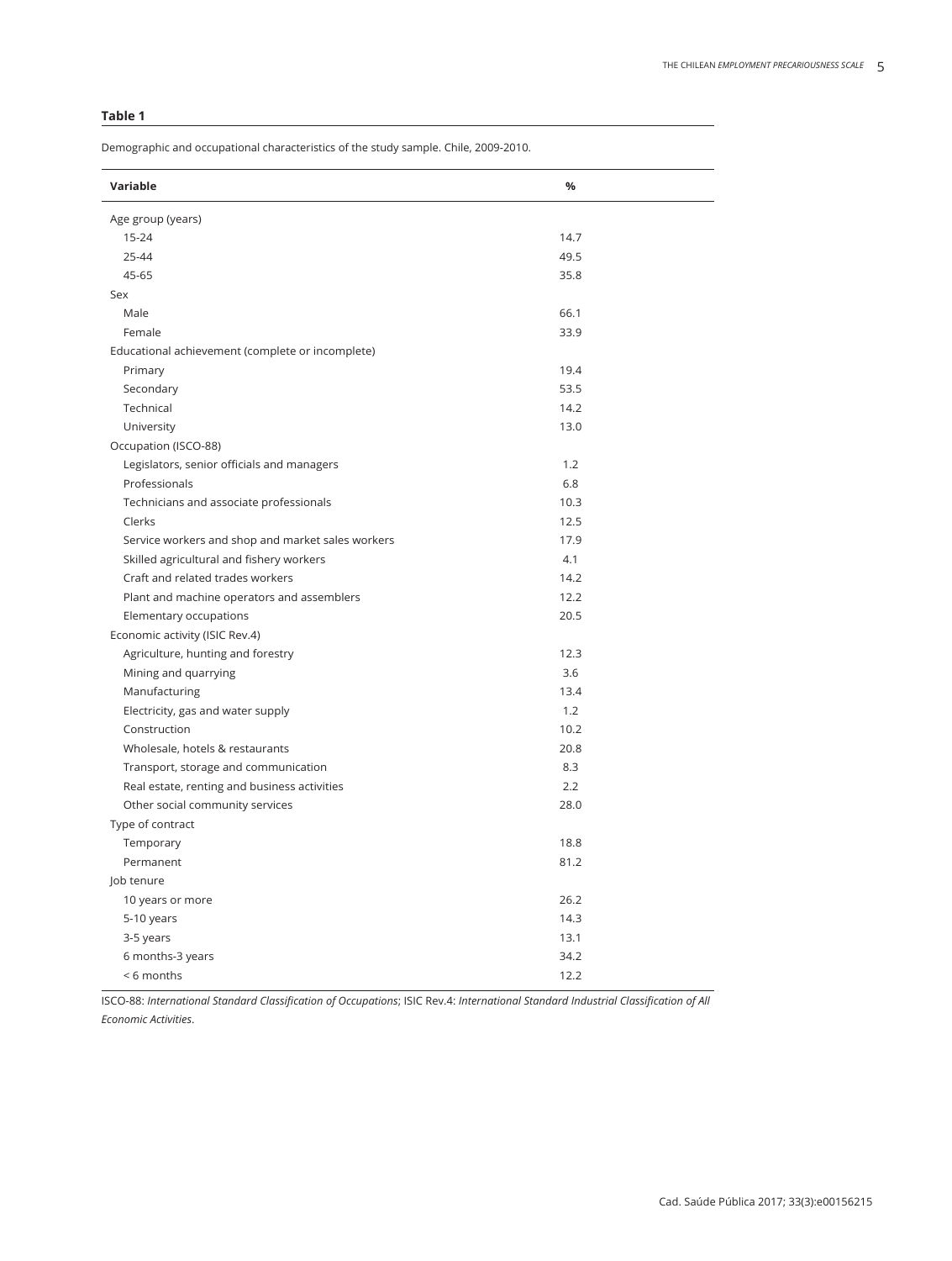#### **Table 2**

Item descriptive statistics and Pearson item-subscale correlations corrected for overlap. Chile, 2009-2010.

| Item                            | <b>Missing</b> | Mean | SD   | Response values frequency (%) |      |                |      | Pearson item-subscale correlations * |      |      |      |       |      |      |
|---------------------------------|----------------|------|------|-------------------------------|------|----------------|------|--------------------------------------|------|------|------|-------|------|------|
|                                 | (%)            |      |      | $\mathbf 0$                   | 1    | $\overline{2}$ | 3    | 4                                    | т    | D    | v    | W     | R    | ER   |
| <b>Temporariness</b>            |                |      |      |                               |      |                |      |                                      |      |      |      |       |      |      |
| Duration of current contract    | 1.1            | 0.38 | 0.89 | 80.9                          | 5.2  | 8.6            | 2.2  | 2.0                                  | 0.42 | 0.13 | 0.12 | 0.18  | 0.12 | 0.18 |
| Tenure                          | 0.0            | 1.92 | 1.42 | 26.2                          | 14.3 | 13.1           | 34.2 | 12.2                                 | 0.48 | 0.15 | 0.11 | 0.16  | 0.10 | 0.17 |
| Months unemployed in            | 0.0            | 0.31 | 0.83 | 84.4                          | 6.0  | 5.2            | 2.6  | 1.8                                  | 0.47 | 0.15 | 0.10 | 0.13  | 0.15 | 0.13 |
| previous year                   |                |      |      |                               |      |                |      |                                      |      |      |      |       |      |      |
| Disempowerment                  |                |      |      |                               |      |                |      |                                      |      |      |      |       |      |      |
| How did you settle              |                |      |      |                               |      |                |      |                                      |      |      |      |       |      |      |
| your wages or salary            | 7.0            | 2.21 | 1.26 | 14.6                          | 15.8 | 4.5            | 51.4 | 6.6                                  | 0.16 | 0.82 | 0.17 | 0.27  | 0.28 | 0.11 |
| your workplace schedule?        | 5.9            | 2.25 | 1.23 | 12.1                          | 19.3 | 2.0            | 54.2 | 6.5                                  | 0.19 | 0.87 | 0.14 | 0.22  | 0.2  | 0.07 |
| your weekly working hours?      | 6.1            | 2.32 | 1.21 | 11.2                          | 17.5 | 2.5            | 55.3 | 7.4                                  | 0.19 | 0.85 | 0.17 | 0.22  | 0.26 | 0.11 |
| Vulnerability                   |                |      |      |                               |      |                |      |                                      |      |      |      |       |      |      |
| Afraid to demand better working | 0.5            | 0.72 | 1.00 | 58.7                          | 19.5 | 12.1           | 9.3  |                                      | 0.10 | 0.17 | 0.71 | 0.25  | 0.13 | 0.25 |
| conditions                      |                |      |      |                               |      |                |      |                                      |      |      |      |       |      |      |
| Defenceless towards unfair      | 0.4            | 0.65 | 0.99 | 62.5                          | 18.7 | 8.9            | 9.6  |                                      | 0.10 | 0.12 | 0.73 | 0.24  | 0.11 | 0.26 |
| treatment                       |                |      |      |                               |      |                |      |                                      |      |      |      |       |      |      |
| Afraid of being fired for       | 0.5            | 0.81 | 1.08 | 56.0                          | 19.2 | 11.4           | 12.9 |                                      | 0.15 | 0.17 | 0.73 | 0.26  | 0.12 | 0.25 |
| not doing                       |                |      |      |                               |      |                |      |                                      |      |      |      |       |      |      |
| Treated in an authoritarian and | 0.3            | 0.39 | 0.78 | 74.8                          | 15.0 | 5.8            | 4.1  |                                      | 0.06 | 0.12 | 0.63 | 0.19  | 0.11 | 0.24 |
| violent manner                  |                |      |      |                               |      |                |      |                                      |      |      |      |       |      |      |
| Made to feel easily replaceable | 1.2            | 0.74 | 1.04 | 58.4                          | 19.1 | 9.8            | 11.4 |                                      | 0.14 | 0.14 | 0.67 | 0.25  | 0.06 | 0.26 |
| <b>Wages</b>                    |                |      |      |                               |      |                |      |                                      |      |      |      |       |      |      |
| Monthly take home (net) wage    | 3.4            | 2.01 | 0.87 | 6.1                           | 17.9 | 41.3           | 31.3 |                                      | 0.22 | 0.27 | 0.17 | 0.46  | 0.30 | 0.09 |
| or salary                       |                |      |      |                               |      |                |      |                                      |      |      |      |       |      |      |
| Cover basic needs?              | 0.2            | 1.01 | 0.93 | 34.3                          | 39.2 | 17.5           | 8.8  |                                      | 0.15 | 0.21 | 0.30 | 0.69  | 0.19 | 0.17 |
| Allow for unexpected expenses?  | 0.4            | 1.72 | 1.06 | 16.3                          | 25.8 | 27.5           | 30.1 | ÷,                                   | 0.14 | 0.21 | 0.28 | 0.67  | 0.20 | 0.16 |
| <b>Rights</b>                   |                |      |      |                               |      |                |      |                                      |      |      |      |       |      |      |
| Pension (active contributions)  | 0.0            | 0.09 | 0.33 | 92.6                          | 6.0  | 1.4            |      |                                      | 0.14 | 0.09 | 0.09 | 0.12  | 0.23 | 0.07 |
| Unemployment insurance          | 0.0            | 0.43 | 0.70 | 69.6                          | 17.9 | 12.6           |      |                                      | 0.04 | 0.18 | 0.10 | 0.20  | 0.32 | 0.08 |
| Occupational health and safety  | 0.4            | 0.53 | 0.75 | 62.1                          | 21.7 | 15.8           |      |                                      | 0.17 | 0.27 | 0.09 | 0.23  | 0.31 | 0.13 |
| insurance                       |                |      |      |                               |      |                |      |                                      |      |      |      |       |      |      |
| <b>Exercise rights</b>          |                |      |      |                               |      |                |      |                                      |      |      |      |       |      |      |
| Weekly holidays                 | 1.3            | 0.98 | 1.16 | 50.7                          | 16.8 | 13.9           | 17.2 |                                      | 0.06 | 0.02 | 0.13 | 0.010 | 0.04 | 0.51 |
| Sick leave                      | 2.6            | 0.87 | 1.13 | 54.9                          | 14.4 | 13.8           | 14.2 | ÷,                                   | 0.17 | 0.12 | 0.27 | 0.18  | 0.13 | 0.74 |
| Go to the doctor                | 2.2            | 0.81 | 1.06 | 55.0                          | 17.1 | 14.7           | 11.0 | ä,                                   | 0.15 | 0.07 | 0.26 | 0.14  | 0.11 | 0.73 |
| Holiday                         | 4.7            | 0.78 | 1.09 | 56.9                          | 15.3 | 10.4           | 12.7 |                                      | 0.23 | 0.10 | 0.24 | 0.16  | 0.13 | 0.64 |
| Day off for family or personal  | 2.3            | 1.19 | 1.17 | 40.9                          | 15.4 | 22.8           | 18.5 |                                      | 0.14 | 0.11 | 0.29 | 0.16  | 0.13 | 0.61 |
| reasons                         |                |      |      |                               |      |                |      |                                      |      |      |      |       |      |      |

SD: standard deviation.

\* Item-subscale correlations with the corresponding subscale are corrected for overlap and bolded in the table.

Item-scale correlations between an item and its corresponding subscale corrected for overlap were above 0.4 for items in five subscales and above 0.2 for the Rights subscale. In addition, all 22 items correlated higher with their corresponding subscale than with the other subscales. Correlations between items and their hypothesized subscales were roughly equivalent within subscales, with a few exceptions, most notably the "monthly salary" item in Wages.

Scale-level descriptive statistics are shown in Table 3. The proportion of subjects with incomplete data ranged between 0.4% and 8.8% across subscales, the highest being for disempowerment. Globally, almost 80% of the sample responded to all items in the questionnaire. Subscale scores ranged within the theoretical 0-4 range, and the overall score ranged from 0 to 3.5. Subscale means ranged between 0.70 and 2.25, and standard deviations are all around 1.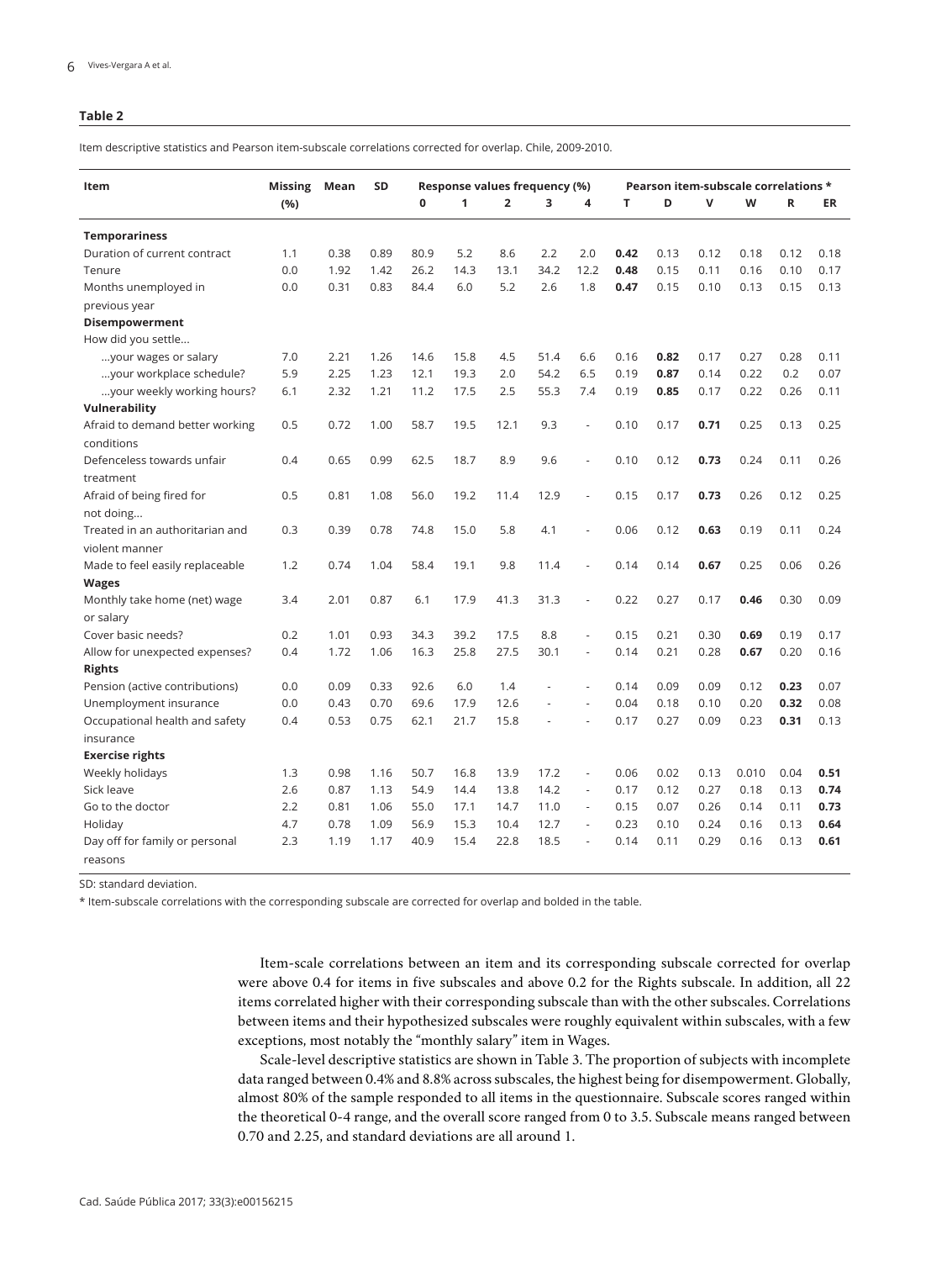| ٠<br>. .<br>I | I |
|---------------|---|
|---------------|---|

|                 | <b>Items</b> | Mean | <b>SD</b> | Missing items $*(\%)$ | <b>Observed</b><br>range | Floor $**$ (%) | Ceiling **<br>(%) | Cronbach's<br>alpha |
|-----------------|--------------|------|-----------|-----------------------|--------------------------|----------------|-------------------|---------------------|
| Temporariness   | 3            | 0.87 | 0.81      | 1.1                   | $0 - 4$                  | 24.2           | 0.0               | 0.619               |
| Disempowerment  | 3            | 2.25 | 1.15      | 8.8                   | $0 - 4$                  | 9.1            | 4.8               | 0.924               |
| Vulnerability   | 5            | 0.89 | 1.06      | 1.6                   | $0 - 4$                  | 36.1           | 1.8               | 0.867               |
| Wages           | 3            | 2.13 | 1.05      | 3.7                   | $0 - 4$                  | 3.5            | 5.4               | 0.762               |
| Rights          | 3            | 0.70 | 0.86      | 0.4                   | $0 - 4$                  | 48.6           | 0.6               | 0.436               |
| Exercise rights | 5            | 1.25 | 1.17      | 8.3                   | $0 - 4$                  | 22.8           | 4.1               | 0.838               |
| EPRES-Ch        | 22           | 1.32 | 0.59      | 20.2                  | $0 - 3.5$                | 0.2            | 0.0               | 0.833               |
|                 |              |      |           |                       |                          |                |                   |                     |

Scale descriptive statistics: range, mean, standard deviation (SD), floor and ceiling effects, and Cronbach's alpha coefficient. Chile, 2009-2010.

EPRES-Ch: Chilean *Employment Precariousness Scale*.

\* Proportion of participants with any item missing in the scale;

\*\* Proportion of participants with lowest (floor) and highest (ceiling) EPRES-Ch scores.

Percentages of ceiling effects were low (< 5%), but high floor effects were observed in Rights (49%), Vulnerability (36%) and moderately high for Exercise Rights (23%) and Temporariness (24%). The global score had neither significant floor nor ceiling effects. Cronbach's alpha coefficients were greater than 0.70 for four subscales, but were lower for Temporariness (0.62) and for Rights (0.44). The global Cronbach's alpha was 0.83.

Results for the exploratory factor analysis are shown in Table 4. All items presented the highest loading within their theoretical subscale; all item loadings were above 0.35. The model explained 52.2% of cumulative variance.

Figure 1 shows the path diagram for the first-order EPRES model. The underlying factors or dimensions, represented by ovals, are assumed to contribute to each set of items linked to them (measured variables, represented by rectangles). Double-headed arrows connecting the ellipses represent the correlations allowed among the underlying factors (factors allowed to correlate at the latent level). Fit indices indicated good fit in terms of NNFI (0.933), CFI (0.956), RMSEA (0.02) and SRMR (0.036). Chi-square was 1879.183 (p-value < 0.001). Item loadings are generally high, except for items r1 and r2 in Rights (0.30; 0.45, respectively).

# **Discussion**

Chile is the first country in South America where a version of the *Employment Precariousness Scale* has been applied and psychometrically evaluated, and this is the first study to include confirmatory factor analysis of the EPRES. Examined on a nationally representative sample of private employees comprising a wide range of occupations and economic activities, and holding both temporary and permanent contracts, the EPRES-Ch demonstrated good acceptability, adequate metric properties and its factor structure was confirmed.

Items generally performed well, with a response rate of over 90%. Interestingly, the "monthly salary" item has a high response rate (96%). There was full use of response ranges and frequencies of endorsement of response categories below 80% as recommended 19. The two items that had endorsements over 80% in one response category, represent, in the remaining categories unlikely situations for the sample under study: duration of current contract, with most being permanent contracts; reporting unemployment in the past year, given the high employment rate of the period; and lack of effective active contributions to the pensions system, given this is a subsample of formally employed workers. It is expected that with other samples or under different labor market conditions, these items will perform better in this regard.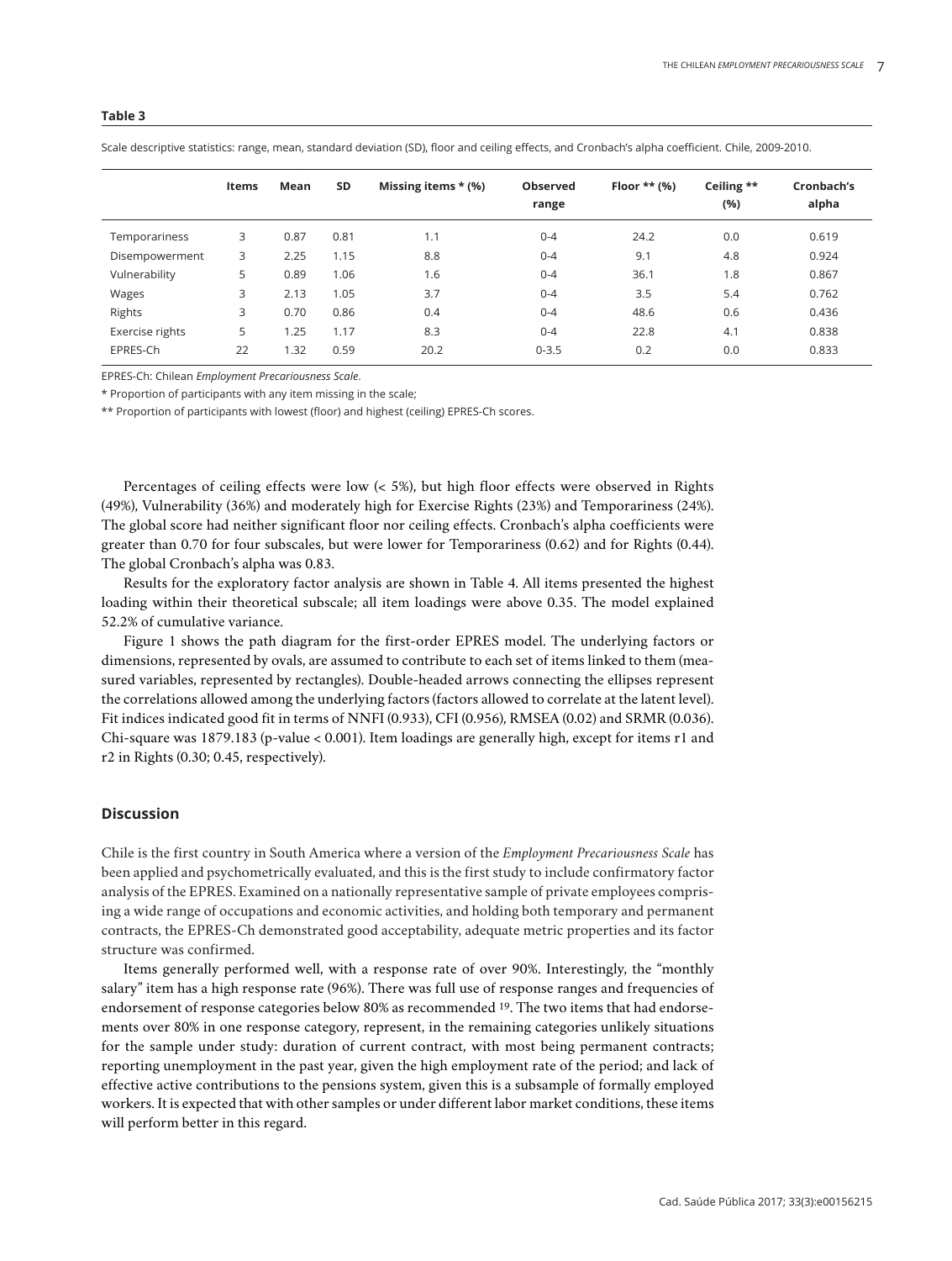#### **Table 4**

Exploratory factor analysis of the Chilean *Employment Precariousness Scale* (EPRES-Ch). Chile, 2009-2010.

|                                                |      | <b>Factor</b>  |      |      |      |      |  |
|------------------------------------------------|------|----------------|------|------|------|------|--|
|                                                | 1    | $\overline{2}$ | 3    | 4    | 5    | 6    |  |
| <b>Temporariness</b>                           |      |                |      |      |      |      |  |
| Duration of current contract                   |      | 0.11           |      |      | 0.50 |      |  |
| Tenure                                         |      | 0.12           |      |      | 0.64 |      |  |
| Months unemployed in previous year             |      |                |      |      | 0.56 | 0.13 |  |
| Disempowerment                                 |      |                |      |      |      |      |  |
| How did you settle                             |      |                |      |      |      |      |  |
| your wages or salary                           |      |                | 0.83 | 0.13 |      | 0.17 |  |
| your workplace schedule?                       |      |                | 0.92 | 0.11 |      |      |  |
| your weekly working hours?                     |      |                | 0.89 |      | 0.10 | 0.12 |  |
| Vulnerability                                  |      |                |      |      |      |      |  |
| Afraid to demand better working conditions     | 0.73 | 0.12           |      |      |      |      |  |
| Defenceless towards unfair treatment           | 0.75 | 0.14           |      |      |      |      |  |
| Afraid of being fired for not doing            | 0.75 | 0.11           |      |      | 0.12 |      |  |
| Treated in an authoritarian and violent manner | 0.67 | 0.14           |      |      |      |      |  |
| Made to feel easily replaceable                | 0.71 | 0.14           |      | 0.13 |      |      |  |
| <b>Wages</b>                                   |      |                |      |      |      |      |  |
| Monthly take home (net) wage or salary         |      |                | 0.17 | 0.44 | 0.20 | 0.27 |  |
| Cover basic needs?                             | 0.18 |                |      | 0.81 |      |      |  |
| Allow for unexpected expenses?                 | 0.15 |                |      | 0.79 |      | 0.11 |  |
| <b>Rights</b>                                  |      |                |      |      |      |      |  |
| Pension (active contributions)                 |      |                |      |      | 0.14 | 0.36 |  |
| Unemployment insurance                         |      |                |      | 0.11 |      | 0.50 |  |
| Occupational health and safety insurance       |      |                | 0.17 | 0.16 | 0.15 | 0.51 |  |
| <b>Exercise rights</b>                         |      |                |      |      |      |      |  |
| Weekly holidays                                |      | 0.58           |      |      |      |      |  |
| Sick leave                                     | 0.13 | 0.80           |      |      | 0.13 |      |  |
| Go to the doctor                               | 0.12 | 0.81           |      |      |      |      |  |
| Holiday                                        | 0.12 | 0.68           |      |      | 0.17 |      |  |
| Day off for family or personal reasons         | 0.19 | 0.65           |      |      |      |      |  |

Note: cumulative variance explained by the EPRES-Ch model: 52.2%. Loadings < 0.1 are not presented. The loading weights of the factor corresponding to the domain assigned by the EPRES developers are bolded.

Item means and standard deviations were roughly equivalent within scales, with few exceptions. Three items representing rather extreme or infrequent situations exhibited low means: being treated in an authoritarian or violent manner, wages not allowing covering basic needs, and having no effective active contributions to pensions. These items may serve the purpose of extending the measurement range towards more extreme situations. However, the first is a double-barreled question and would benefit from re-phrasing, as has been done successfully in the revised version of the Spanish EPRES scale 26. Conversely, "job tenure" exhibited a high mean relative to the Temporariness subscale, capturing a frequent situation in the country (short job tenures or high job rotation) 27.

Item internal consistency or the extent to which items are related to the concept being measured (item-subscale correlations) were all above the expected threshold of 0.40 18, except for items in the "rights" subscale. They did, however, satisfy the 0.2 threshold suggested by Streiner & Norman 19. Additionally, item discriminant validity was highly satisfactory, meaning items are not measuring other concepts they are not supposed to measure. Item-scale correlations were roughly equivalent within subscales, with the exception of "monthly salary", possibly due to its more quantitative nature in contrast to the other two items in Wages.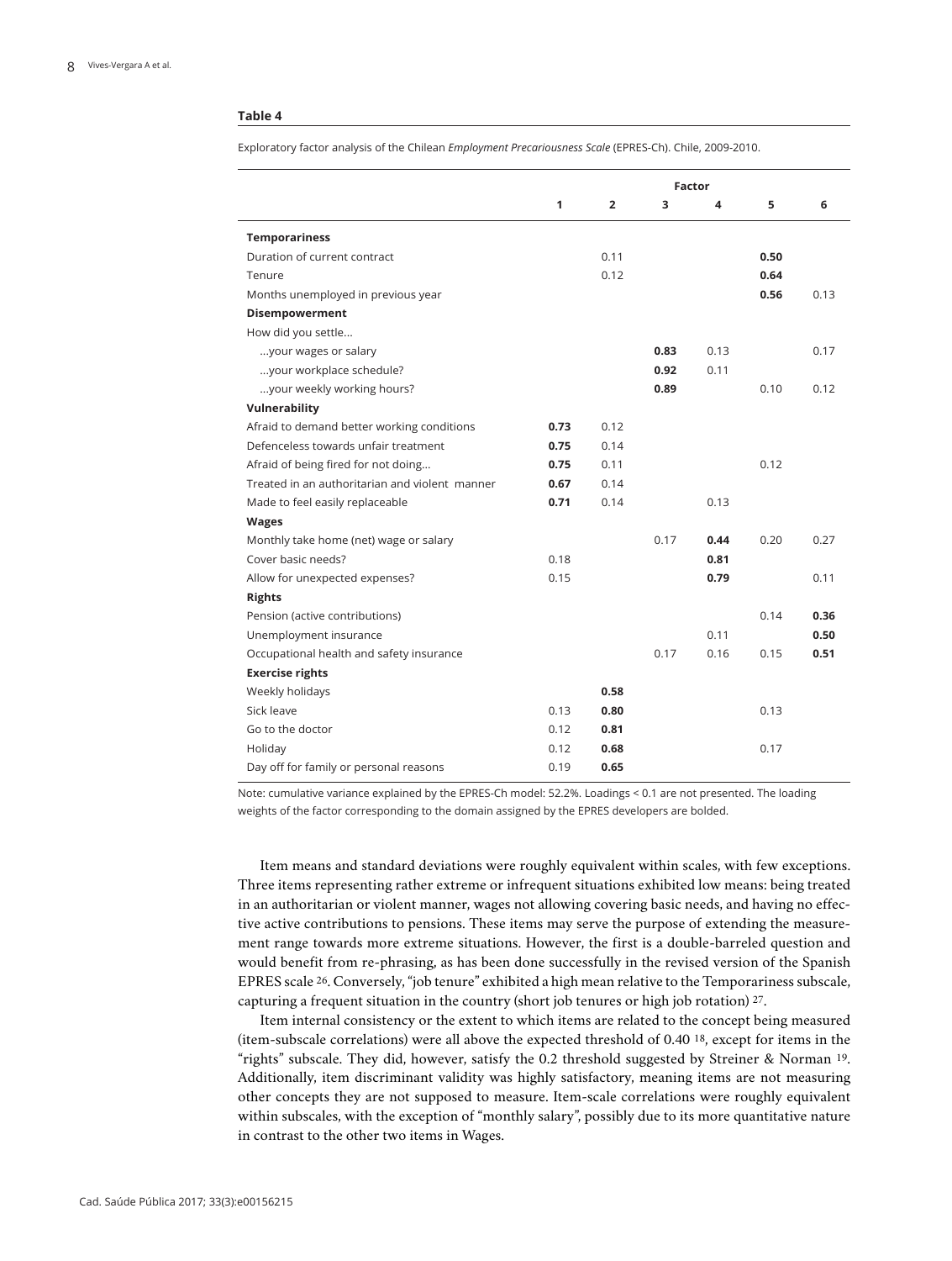#### **Figure 1**

Path diagram for the 6-factor model of employment precariousness. Chile, 2009-2010.



Subscales exhibited response rates at or above 90%, with scores spread widely across the theoretical 0-4 score range. For the overall score, a high level of data completion indicated good acceptability, with global EPRES-Ch scores spread widely across the theoretical range and negligible floor and ceiling effects. However, high floor effects were observed for Rights (48.6%) and Vulnerability (36%). In the case of Rights, this is possibly due to the universal and strongly normative character of the rights being assessed, which constitute different components of social security that are mandatory in Chile. In the case of the vulnerability subscale, and as was previously discussed for the Spanish EPRES 12, this high floor effect is possibly the consequence of using double-barreled questions tapping rather extreme situations such as having received "authoritarian or violent treatment", or of favorable labor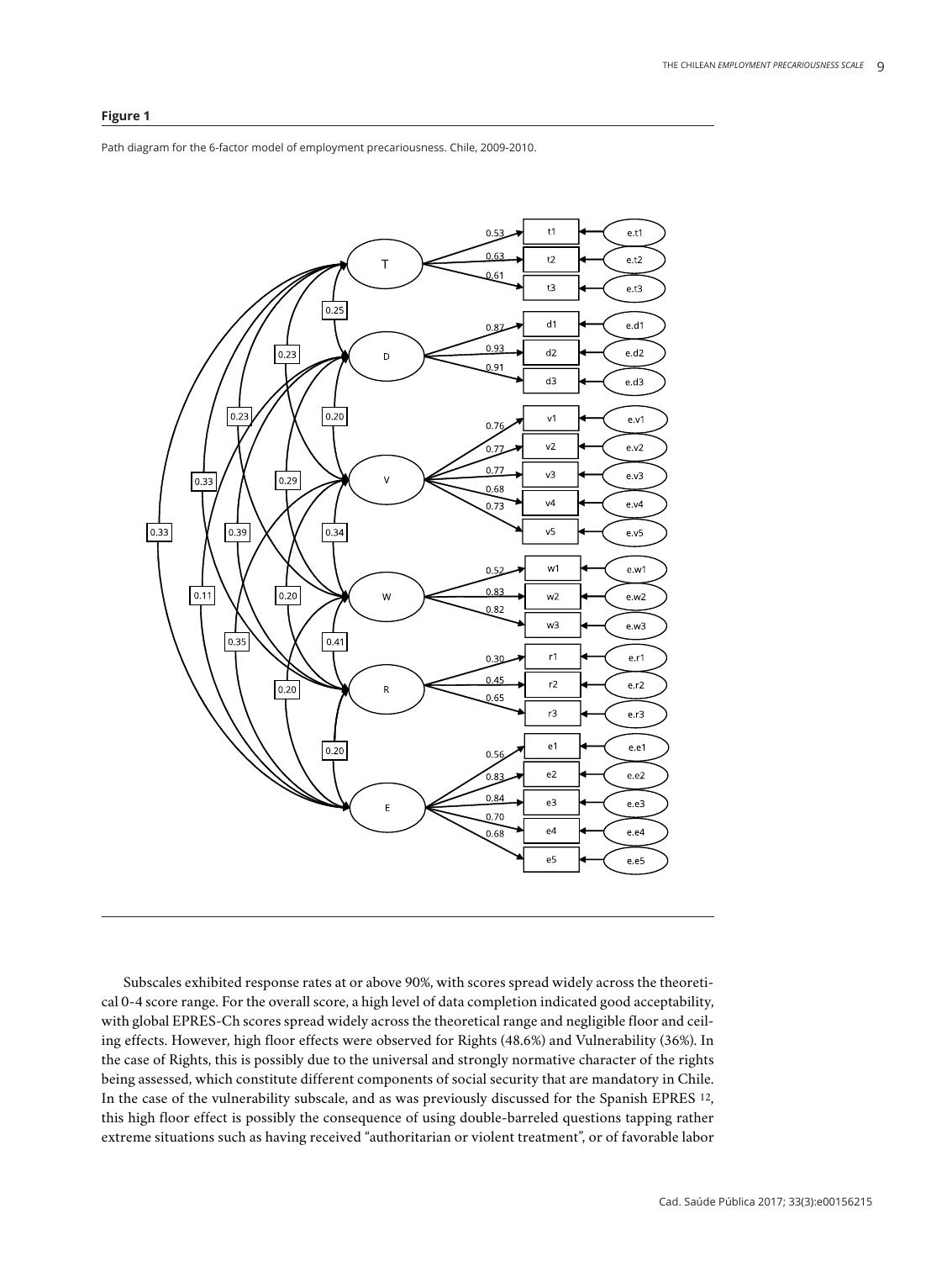market conditions during the year the survey was conducted, with unemployment rates falling steadily throughout the period from 9% to 7.1% 5. As discussed previously, this may be limiting the ability of the EPRES to identify workers with mild vulnerability, which is why rewriting double-barreled questions has being strongly recommended 12, and successfully performed in the revised version of the Spanish EPRES 26.

Temporariness had a moderately high floor effect (24%), although substantially lower than if the original Spanish version of the questionnaire was used (74%). This is due to the introduction of items tapping "tenure" and "previous unemployment", which allow temporariness to better capture varying levels of stability among workers holding similar types of contracts, and especially to capture differing levels of job stability among permanent workers 12. Exercise Rights, a subscale almost identical to the Spanish original version, had a floor effect of 22.8%, which, as in Spain, is probably attributable to the universal character of most rights assessed.

The global score's Cronbach's alpha coefficient was well above 0.7, the standard considered adequate for group comparisons, indicating good reliability. However, not all scales performed similarly. While the Temporariness subscale's reliability score was close to that threshold (0.62), the Rights subscale performed poorly (0.44). This poor performance is consistent with low item-scale correlations within this subscale and the low loadings in the exploratory and confirmatory factor analyses, especially for the "active contributions to pensions system" item. This scale is also the subscale that holds least resemblance with the original EPRES.

In all, the rights subscale appeared somewhat problematic, although not as problematic as to exclude those items from the EPRES-Ch. The wording of items in rights is different to the original scale, since they are not directly assessing entitlement to the right, but rather whether workers are registered to different components of the social protection system (unemployment, pensions, and occupational health insurance). In the case of the "pensions" item, workers are asked both about enrolment and whether they are being deducted the money for their pension fund from their salary every month (which may or may not result in full entitlement to a pension by the end of his or her working life). When studying a formally employed population, these appear to be non-discriminant items. In fact, the "active contributions to pensions system" items should be better suited as an indicator of formal/informal employment. In the case of the "unemployment benefit" item, the system being assessed is mainly based on savings in individual accounts with small complements from an insurance fund 28 which until 2009 provided very restricted access. Thus, this right is also markedly different from the nature of rights assessed by the original Spanish questionnaire, which were universal and collective rights. Comparability with other versions of the EPRES scale currently under development and with the Spanish original version would benefit from the inclusion of rights of a similar nature to those assessed by the original version of the EPRES, leaving issues of registration and effective active contributions to assess the formality or informality of jobs.

The study has some limitations. One is the exclusion of public sector employees. In Chile, private sector employees are hired under a different labor code (the *Chilean Labor Code*) to public sector employees, most of whom are hired under the Administrative Statute. For this reason, the ENETS survey did apply a few non-identical EPRES items to public sector employees, which is why the study was restricted to private sector employees. Psychometric properties were examined among public sector employees with a more limited number of items, with similar results to those described here (results not shown). As a result, we believe the EPRES-Ch to be suitable to apply to all types of salaried workers. Own account workers and informal workers (i.e., employees working without a contract) were also excluded. The EPRES has not been fully adapted to be used in informally employed workers, but most items could be applied to them, such that a study focused on this group of workers is recommended. Regarding self-employed workers, the dimensions of precariousness are likely to differ among them when compared to dependent workers, thus requiring an in-depth study to identify and describe them. Another consideration to bear in mind is the differences between this scale and the Spanish original scale, which could compromise the equivalence between both. In fact, a revised version of the Spanish original scale has recently been published, with improvements in most scales. We recommend that future editions of the EPRES-Ch adopt these improvements which will help to overcome most problems identified here.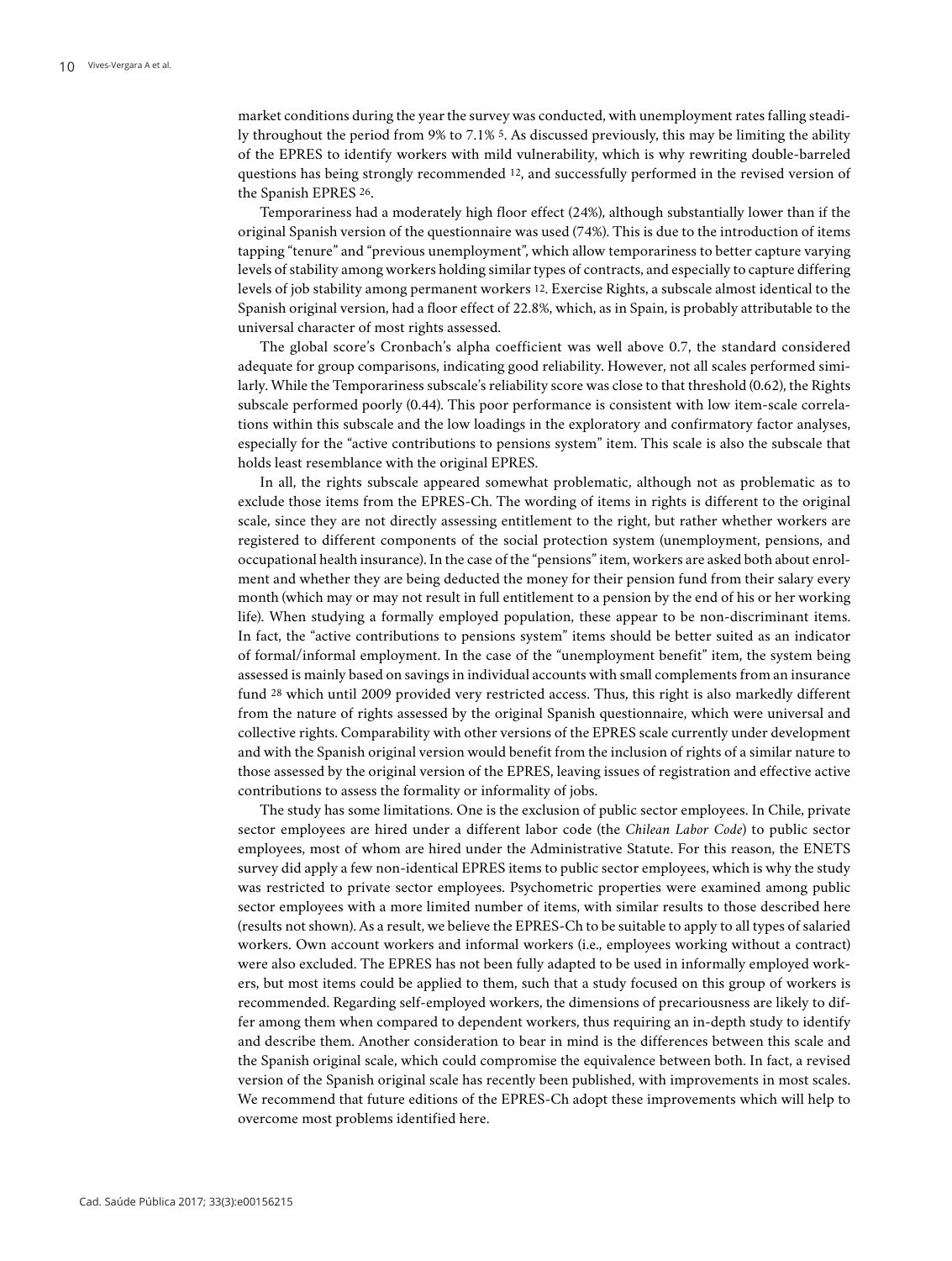#### **Conclusion**

The results of this study provide evidence of the good metric properties of the Chilean version of the EPRES, with data quality being satisfactory, scaling assumptions being met, and scale structure confirmed, suggesting the EPRES-Ch is adequate for epidemiologic research in Chile. Results also contribute to the overall assessment of the EPRES scale's psychometric properties in a different national and normative context. The study also adds new evidence of structural validity with a confirmatory factor analysis. Improvements are suggested that should be introduced for future editions of the EPRES-Ch. Employment precariousness is an emergent global social determinant of health that must be properly measured. Similar studies in other South American countries are desirable to enable international comparisons and multinational studies.

#### **Contributors**

A. Vives-Vergara designed the study, drafted the manuscript and critically revised the study and approved the final version to be published. F. González-López performed the analysis and critically revised the study and approved the final version to be published. O. Solar, P. Bernales-Baksai, and M. J. González worked in the ENETS survey development and application and in the adaptation of the EPRES and critically revised the study and approved the final version to be published. J. Benach contributed to the ENETS survey design and adaptation of EPRES and critically revised the study and approved the final version to be published.

## **Acknowledgments**

We would particularly like to thank Marcelo Amable for very valuable discussions on the validation strategy, and Oslando Padilla (PhD) for his advice and support in the confirmatory factor analysis process. We are also grateful to the Pontificia Universidad Católica VRI/DID/104/2011, CONICYT/ FONDECYT Iniciación 11121429 (partially) for financial support.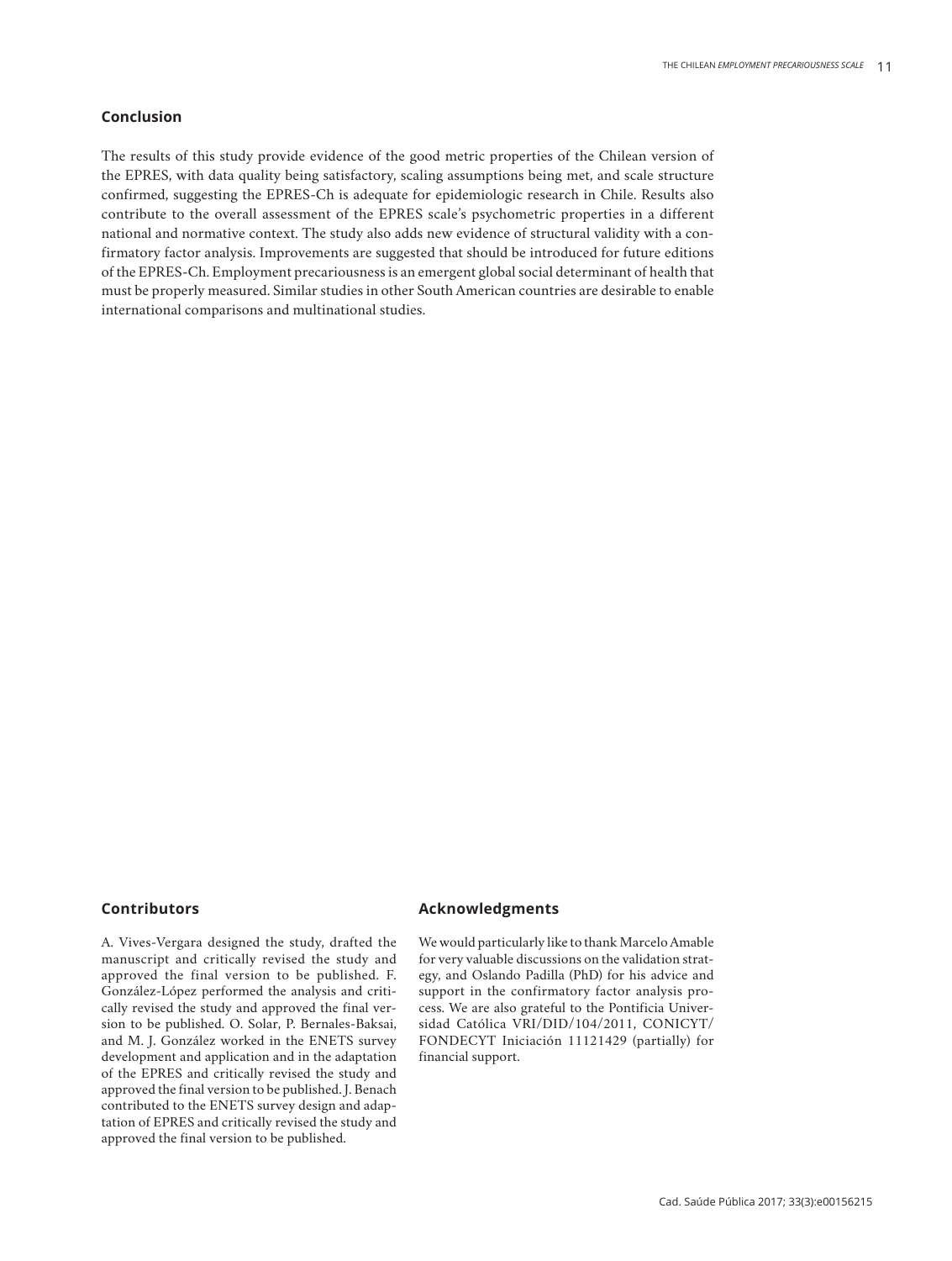#### **References**

- 1. Benach J, Muntaner C; with the EMCONET. Employment and working conditions as health determinants. In: The Commission on Social Determinants of Health Knowledge Network, editor. Improving equity in health by address ing social determinants. Geneva: World Health Organization; 2011. p. 165-95.
- 2. Benach J, Vives A, Amable M, Vanroelen C, Tarafa G, Muntaner C. Precarious employ ment: understanding an emerging social deter minant of health. Annu Rev Public Health 2014; 35:229-53.
- 3. Ruiz M, Tarafa G, Jódar P, Benach J. ¿Es posi ble comparar el empleo informal en los países de América del Sur? Análisis de su definición, clasificación y medición. Gac Sanit 2014; 29: 65-71.
- 4. Muntaner C, Chung H, Benach J, Ng E. Hier archical cluster analysis of labor market regu lations and population health: a taxonomy of low- and middle- income countries. BMC Pub lic Health 2012; 12:286.
- 5 Instituto Nacional de Estadísticas Chile. Nueva encuesta nacional de empleo (NENE). http://www.ine.cl (accedido el 10/Ene/2016).
- 6. Campero G. Macroeconomic reforms, labor markets and labor policies: Chile, 1973-2000. Geneva: International Labour Office; 2004. (Employment Strategy Papers, 2004/2).
- 7. Dirección del Trabajo. ENCLA 2008. Informe de resultados. Sexta encuesta laboral. Santiago: Dirección del Trabajo; 2009.
- 8. Cano E. Formas, percepciones y consecuencias de la precariedad. Mientras Tanto 2004; 93: 67-81.
- 9. Standing G. Global labour flexibility. Seeking distributive justice. v. 1. London: MacMillan Press; 1999.
- 10. Amable M, Benach J, González S. La preca riedad laboral y su repercusión sobre la salud: conceptos y resultados preliminares de un es tudio multimétodos. Arch Prev Riesgos Labor 2001; 4:169-84.
- 11. Rodgers G. El debate sobre el trabajo precario en Europa Occidental. In: Rodgers G, Rodgers J, editores. El trabajo precario en la regulación del mercado laboral. Crecimiento del emlpeo atípico en Europa Occidental. Madrid: Centro de Publicaciones, Ministerio del Trabajo y Se guridad Social; 1992. p. 15-41.
- 12. Vives A, Amable M, Ferrer M, Moncada S, Llo rens C, Muntaner C, et al. The Employment Precariousness Scale (EPRES): psychometric properties of a new tool for epidemiological studies among waged and salaried workers. Oc cup Environ Med 2010; 67:548-55.
- 13. Benach J, Julià M, Tarafa G, Mir J, Molinero E, Vives A. La precariedad laboral medida de forma multidimensional: distribución social y asociación con la salud en Cataluña. Gac Sanit 2015; 29:375-8.
- 14. Benavides FG, Wesseling C, Delclos GL, Felknor S, Pinilla J, Rodrigo F. Working condi tions and health in Central America: a survey of 12024 workers in six countries. Occup Environ Med 2014; 71:459-65.
- 15. Ministerio de Salud; Dirección del Trabajo; Ins tituto de Seguridad Laboral. Primera encuesta nacional de empleo, trabajo, salud y calidad de vida de los trabajadores y trabajadoras en Chile. Informe interinstitucional, ENETS 2009-2010. Santiago: Ministerio de Salud; Dirección del Trabajo; Instituto de Seguridad Laboral; 2011.
- 16. Departamento de Epidemiología, Ministerio de Salud. Precariedad laboral y salud de los traba jadores y trabajadoras de Chile. Análisis epide miológico avanzado para la Encuesta Nacional de Empleo, Trabajo, Salud y Calidad de Vida de los Trabajadores y Trabajadoras de Chile (ENETS 2009-2010). Santiago: Ministerio de Salud; 2011.
- 17. Solar O, Bernales P, Sembler C, Vallebuona C, Ibáñez C. Primera encuesta nacional de em pleo, trabajo y salud (ENETS 2009): diseño conceptual y metodológico. Santiago: Ministe rio de Salud/Dirección del Trabajo/Instituto de Seguridad Laboral; 2010.
- 18. Ware JE, Gandek B. Methods for testing data quality, scaling assumptions, and reliability: the IQOLA Project approach. J Clin Epidemiol 1998; 51:945-52.
- 19. Streiner DL, Norman GR. Health measurement scales. A practical guide to their development and use. New York: Oxford University Press; 2008.
- 20. Streiner DL. Building a better model: an intro duction to structural equation modelling. Can J Psychiatry 2006; 51:317-24.
- 21. Bentler PM, Bonett D. Significance test and goodness of fit in the analysis of covariance structures. Psychol Bull 1980; 88:588-606.
- 22. Bentler PM. Comparative fit indexes in struc tural models. Psychol Bull 1990; 107:238-46.
- 23. Steiger J. Structural model evaluation and mod ification: an interval estimation approach. Mul tivariate Behav Res 1990; 25:173-80.
- 24. Jöreskog K, Sörbom D. LISREL V: analysis of linear structural relationships by maximum likelihood and least squares methods. Uppsala: University of Uppsala; 1980.
- 25. Hu L, Bentler PM. Cutoff criteria for fit indexes in covariance structure analysis: conventional criteria versus new alternatives. Struct Equ Modeling 1999; 6:1-55.
- 26. Vives A, González F, Moncada S, Llorens C, Benach J. Measuring precarious employment in times of crisis: the revised Employment Pre cariousness Scale (EPRES) in Spain. Gac Sanit 2015; 29:379-82.
- 27. Vives A, Jaramillo H. Salud laboral en Chile. Arch Prev Riesgos Labor 2010; 13:150-6.
- 28. Brandt N. Reducing poverty in Chile: cash transfers and better jobs. Paris: OECD Pub lishing; 2012. (OECD Economics Department Working Papers, 951).